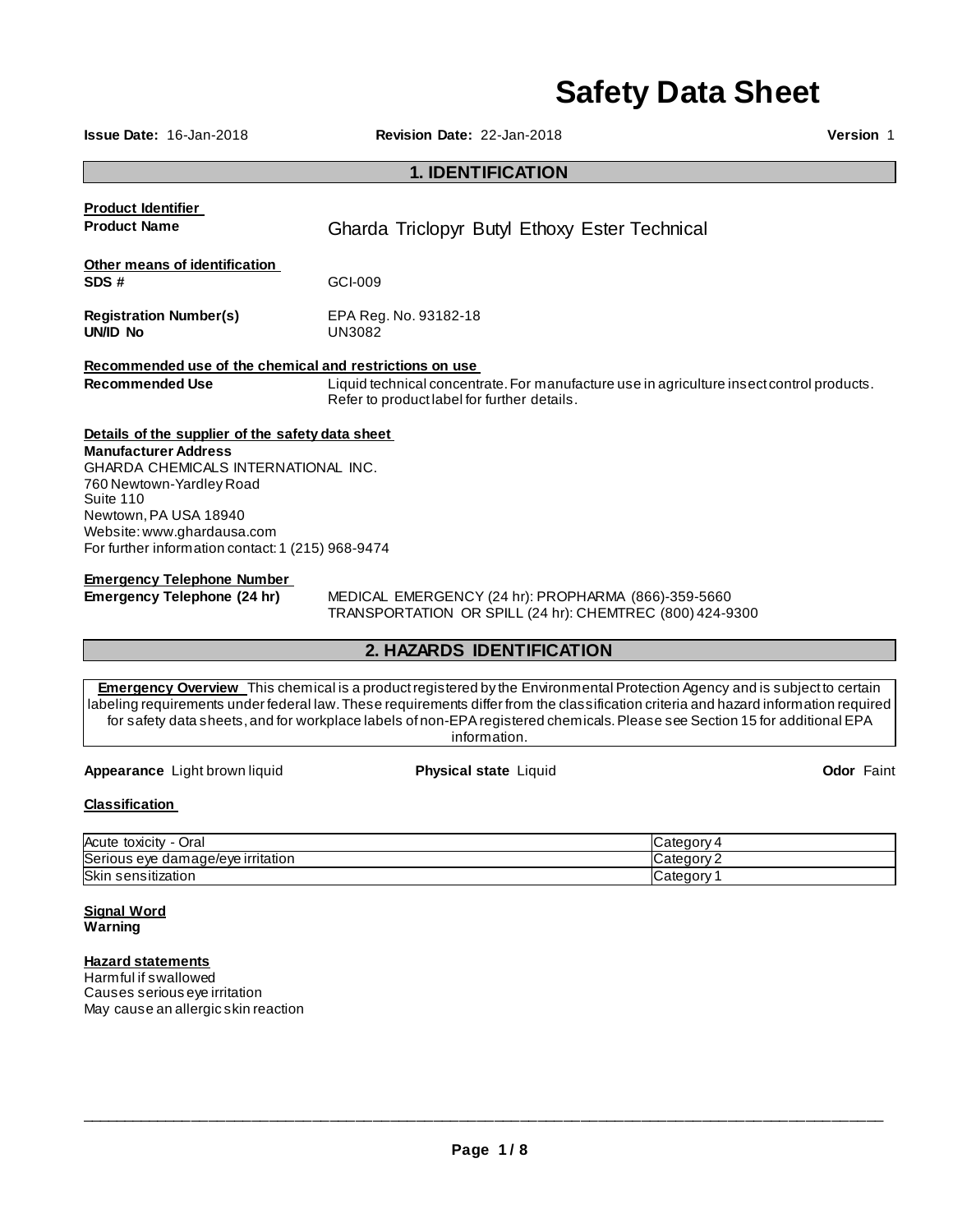

#### **Precautionary Statements - Prevention**

Wash face, hands and any exposed skin thoroughly after handling Do not eat, drink or smoke when using this product Wear protective gloves/eye protection/face protection Avoid breathing dust/fume/gas/mist/vapors/spray Contaminated work clothing must not be allowed out of the workplace

#### **Precautionary Statements - Response**

IF IN EYES: Rinse cautiously with water for several minutes. Remove contact lenses, if present and easy to do. Continue rinsing If eye irritation persists: Get medical advice/attention IF ON SKIN: Wash with plenty of water and soap If skin irritation occurs: Get medical advice/attention Wash contaminated clothing before reuse IF SWALLOWED: Call a POISON CENTER or doctor/physician if you feel unwell Rinse mouth

#### **Precautionary Statements - Disposal**

Dispose of contents/container to an approved waste disposal plant

# **3. COMPOSITION/INFORMATION ON INGREDIENTS**

| Chemical<br>Name                  | CAS<br>`No.              | w.<br>eiaht-%<br>70 |
|-----------------------------------|--------------------------|---------------------|
| triclopyr<br>Butc<br>วxveth<br>ıм | - ^<br>ს-56-<br>64<br>vv | ገ7%                 |

\*\*If Chemical Name/CAS No is "proprietary" and/or Weight-% is listed as a range, the specific chemical identity and/or percentage of composition has been withheld as a trade secret.\*\*

# **4. FIRST AID MEASURES**

# **First Aid Measures**

| <b>General Advice</b>                      | Provide this SDS to medical personnel for treatment.                                                                                                     |  |
|--------------------------------------------|----------------------------------------------------------------------------------------------------------------------------------------------------------|--|
| Eye Contact                                | Rinse immediately with plenty of water, also under the eyelids, for at least 15 minutes. Call<br>a poison control center or doctor for treatment advice. |  |
| <b>Skin Contact</b>                        | Take off contaminated clothing. Wash the skin immediately with soap and water. Call a<br>poison control center or doctor for treatment advice.           |  |
| <b>Inhalation</b>                          | Administer oxygen if breathing is difficult. Call a poison control center or doctor for further<br>treatment advice.                                     |  |
| <b>Ingestion</b>                           | Do NOT induce vomiting. Rinse mouth and drink plenty of water. Call a poison control<br>center or doctor immediately for treatment advice.               |  |
| <b>Most important symptoms and effects</b> |                                                                                                                                                          |  |

| Symptoms | Harmful if swallowed. Causes serious eye irritation. May cause an allergic skin reaction.<br>Although symptoms are nonspecific, they may include exhaustion, muscular spasms, |
|----------|-------------------------------------------------------------------------------------------------------------------------------------------------------------------------------|
|          | urinary incontinence, dyspnea and cyanosis.                                                                                                                                   |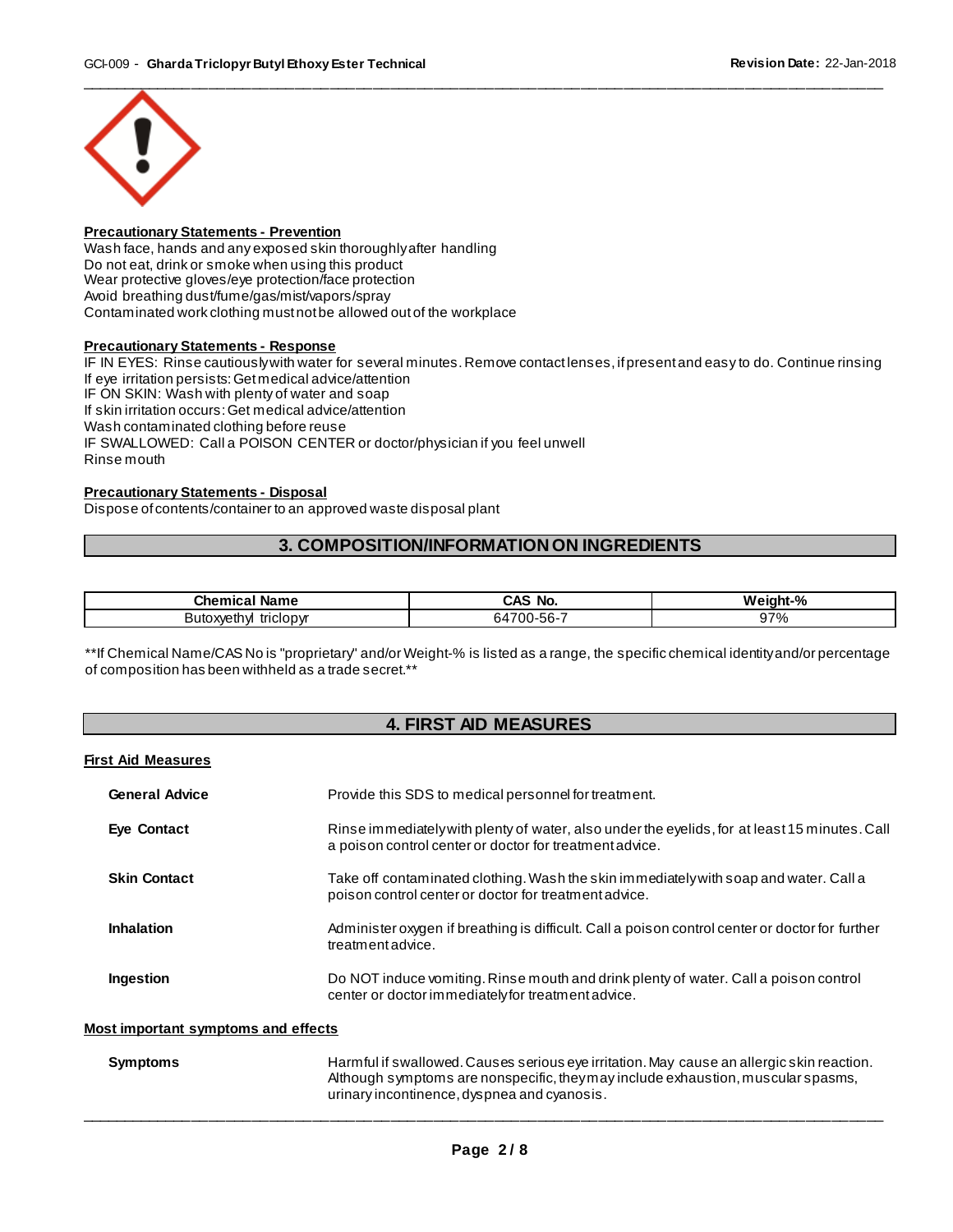#### **Indication of any immediate medical attention and special treatment needed**

| <b>Notes to Physician</b> | Treat symptomatically. For ingestion, lavage stomach with tap water. Instill 30 gm activated |
|---------------------------|----------------------------------------------------------------------------------------------|
|                           | charcoal in 3-4 oz. of water. Catharsis with 15 gm sulfate in 6-8 oz. water.                 |

\_\_\_\_\_\_\_\_\_\_\_\_\_\_\_\_\_\_\_\_\_\_\_\_\_\_\_\_\_\_\_\_\_\_\_\_\_\_\_\_\_\_\_\_\_\_\_\_\_\_\_\_\_\_\_\_\_\_\_\_\_\_\_\_\_\_\_\_\_\_\_\_\_\_\_\_\_\_\_\_\_\_\_\_\_\_\_\_\_\_\_\_\_

#### **5. FIRE-FIGHTING MEASURES**

#### **Suitable Extinguishing Media**

Use extinguishing measures that are appropriate to local circumstances and the surrounding environment.

| <b>Small Fire</b> | Dry chemical. Carbon dioxide (CO2). Water spray. Regular foam. |
|-------------------|----------------------------------------------------------------|
| Large Fire        | Water spray or fog. Regular foam.                              |

**Unsuitable Extinguishing Media** Do not scatter spilled material with high pressure water streams.

#### **Specific Hazards Arising from the Chemical**

Move containers from fire area if you can do so without risk. For fires involving tanks: Cool containers with flooding quantities of water until well after fire is out. Withdraw immediately in case of rising sound from venting safety devices or discoloration of tank. Always stay away from tanks engulfed in fire.

#### **Protective equipment and precautions for firefighters**

As in any fire, wear self-contained breathing apparatus pressure-demand, MSHA/NIOSH (approved or equivalent) and full protective gear.

# **6. ACCIDENTAL RELEASE MEASURES**

#### **Personal precautions, protective equipment and emergency procedures**

| <b>Personal Precautions</b>                          | Use personal protection recommended in Section 8. Keep unnecessary and unprotected<br>people away from area of spill. Stay upwind. Do not touch or walk through spilled material.                                                                                                                                                                                                                                                                                                                                                                                                               |  |
|------------------------------------------------------|-------------------------------------------------------------------------------------------------------------------------------------------------------------------------------------------------------------------------------------------------------------------------------------------------------------------------------------------------------------------------------------------------------------------------------------------------------------------------------------------------------------------------------------------------------------------------------------------------|--|
| <b>Environmental precautions</b>                     |                                                                                                                                                                                                                                                                                                                                                                                                                                                                                                                                                                                                 |  |
| <b>Environmental precautions</b>                     | See Section 12 for additional Ecological Information.                                                                                                                                                                                                                                                                                                                                                                                                                                                                                                                                           |  |
| Methods and material for containment and cleaning up |                                                                                                                                                                                                                                                                                                                                                                                                                                                                                                                                                                                                 |  |
| <b>Methods for Containment</b>                       | Prevent further leakage or spillage if safe to do so.                                                                                                                                                                                                                                                                                                                                                                                                                                                                                                                                           |  |
| <b>Methods for Clean-Up</b>                          | CALL EMERGENCY RESPONSE Telephone Number on Shipping Paper first.<br>Small Dry Spill: With clean shovel place material into clean, dry container and cover<br>loosely; move containers from spill area<br>Small Spill: Take up with sand or other non-combustible absorbent material and place into<br>containers for later disposal<br>Large Spill: Dike far ahead of liquid spill for later disposal. Cover powder spill plastic sheet<br>or tarp to minimize spreading. Prevent entry into waterways, sewers, basements or<br>confined areas. For waste disposal, see section 13 of the SDS. |  |

# **7. HANDLING AND STORAGE**

#### **Precautions for safe handling**

**Advice on Safe Handling** Handle in accordance with good industrial hygiene and safety practice. Ensure adequate ventilation, especially in confined areas. Avoid breathing vapors.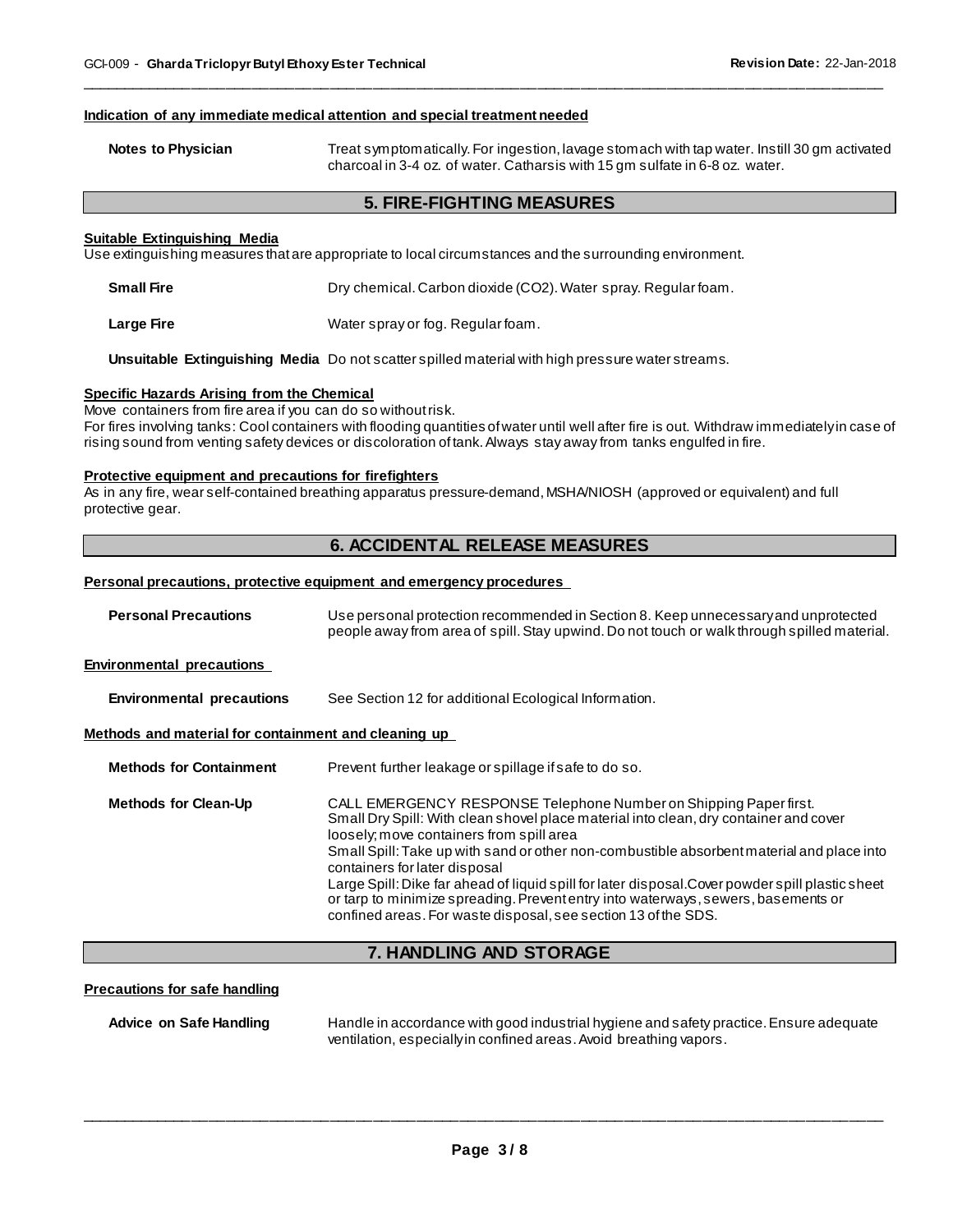#### **Conditions for safe storage, including any incompatibilities**

**Storage Conditions** Keep container tightly closed and store in a cool, dry and well-ventilated place. Keep away from food, drink and animal feeding stuffs. Protect from humidity and water. Store between 0°C and 30 °C.

\_\_\_\_\_\_\_\_\_\_\_\_\_\_\_\_\_\_\_\_\_\_\_\_\_\_\_\_\_\_\_\_\_\_\_\_\_\_\_\_\_\_\_\_\_\_\_\_\_\_\_\_\_\_\_\_\_\_\_\_\_\_\_\_\_\_\_\_\_\_\_\_\_\_\_\_\_\_\_\_\_\_\_\_\_\_\_\_\_\_\_\_\_

**Incompatible Materials Strong acids. Strong bases.** 

# **8. EXPOSURE CONTROLS/PERSONAL PROTECTION**

| <b>Exposure Guidelines</b>                                            | This product, as supplied, does not contain any hazardous materials with occupational<br>exposure limits established by the region specific regulatory bodies                                                                                                                                                                                       |  |
|-----------------------------------------------------------------------|-----------------------------------------------------------------------------------------------------------------------------------------------------------------------------------------------------------------------------------------------------------------------------------------------------------------------------------------------------|--|
| Appropriate engineering controls                                      |                                                                                                                                                                                                                                                                                                                                                     |  |
| <b>Engineering Controls</b>                                           | Apply technical measures to comply with the occupational exposure limits.                                                                                                                                                                                                                                                                           |  |
| Individual protection measures, such as personal protective equipment |                                                                                                                                                                                                                                                                                                                                                     |  |
| <b>Eye/Face Protection</b>                                            | Tightly sealed goggles.                                                                                                                                                                                                                                                                                                                             |  |
| <b>Skin and Body Protection</b>                                       | Wear protective gloves. The glove material has to be impermeable and resistant to the<br>product/the substance/the preparation. Wear protective clothing. Wear two layers of<br>clothing wherever possible. Polyester/cotton or cotton overalls should be worn under<br>chemical protection suit and should be professionally laundered frequently. |  |
| <b>Respiratory Protection</b>                                         | Wear positive pressure self-contained breathing apparatus (SCBA).                                                                                                                                                                                                                                                                                   |  |

**General Hygiene Considerations** Handle in accordance with good industrial hygiene and safety practice.

# **9. PHYSICAL AND CHEMICAL PROPERTIES**

#### **Information on basic physical and chemical properties**

| <b>Physical state</b><br>Appearance<br>Color                                                                                                                                                                                                                                                                                                                                                                                                                                                                                                                                     | Liauid<br>Light brown liquid<br>Lightbrown                                                                                                                                                                                                                                                                                            | Odor<br><b>Odor Threshold</b> | Faint<br>Not determined |
|----------------------------------------------------------------------------------------------------------------------------------------------------------------------------------------------------------------------------------------------------------------------------------------------------------------------------------------------------------------------------------------------------------------------------------------------------------------------------------------------------------------------------------------------------------------------------------|---------------------------------------------------------------------------------------------------------------------------------------------------------------------------------------------------------------------------------------------------------------------------------------------------------------------------------------|-------------------------------|-------------------------|
| <b>Property</b><br>рH<br><b>Melting Point/Freezing Point</b><br><b>Boiling Point/Boiling Range</b><br><b>Flash Point</b><br><b>Evaporation Rate</b><br><b>Flammability (Solid, Gas)</b><br><b>Flammability Limits in Air</b><br><b>Upper Flammability Limits</b><br><b>Lower Flammability Limit</b><br><b>Vapor Pressure</b><br><b>Vapor Density</b><br><b>Relative Density</b><br><b>Water Solubility</b><br>Solubility in other solvents<br><b>Partition Coefficient</b><br><b>Auto-ignition Temperature</b><br><b>Decomposition Temperature</b><br><b>Kinematic Viscosity</b> | <b>Values</b><br>Not determined<br>Not determined<br>> 200 °C / 392 °F<br>> 70 °C / 158<br>Not determined<br>Not determined<br>Not determined<br>Not determined<br>Not determined<br>Not determined<br>Not determined<br>$2.1 \text{ mg/L}$<br>Not determined<br>Not determined<br>Not determined<br>Not determined<br>Not determined | Remarks • Method              |                         |
| <b>Dynamic Viscosity</b><br><b>Explosive Properties</b>                                                                                                                                                                                                                                                                                                                                                                                                                                                                                                                          | Not determined<br>Not determined                                                                                                                                                                                                                                                                                                      |                               |                         |
| <b>Oxidizing Properties</b>                                                                                                                                                                                                                                                                                                                                                                                                                                                                                                                                                      | Not determined                                                                                                                                                                                                                                                                                                                        |                               |                         |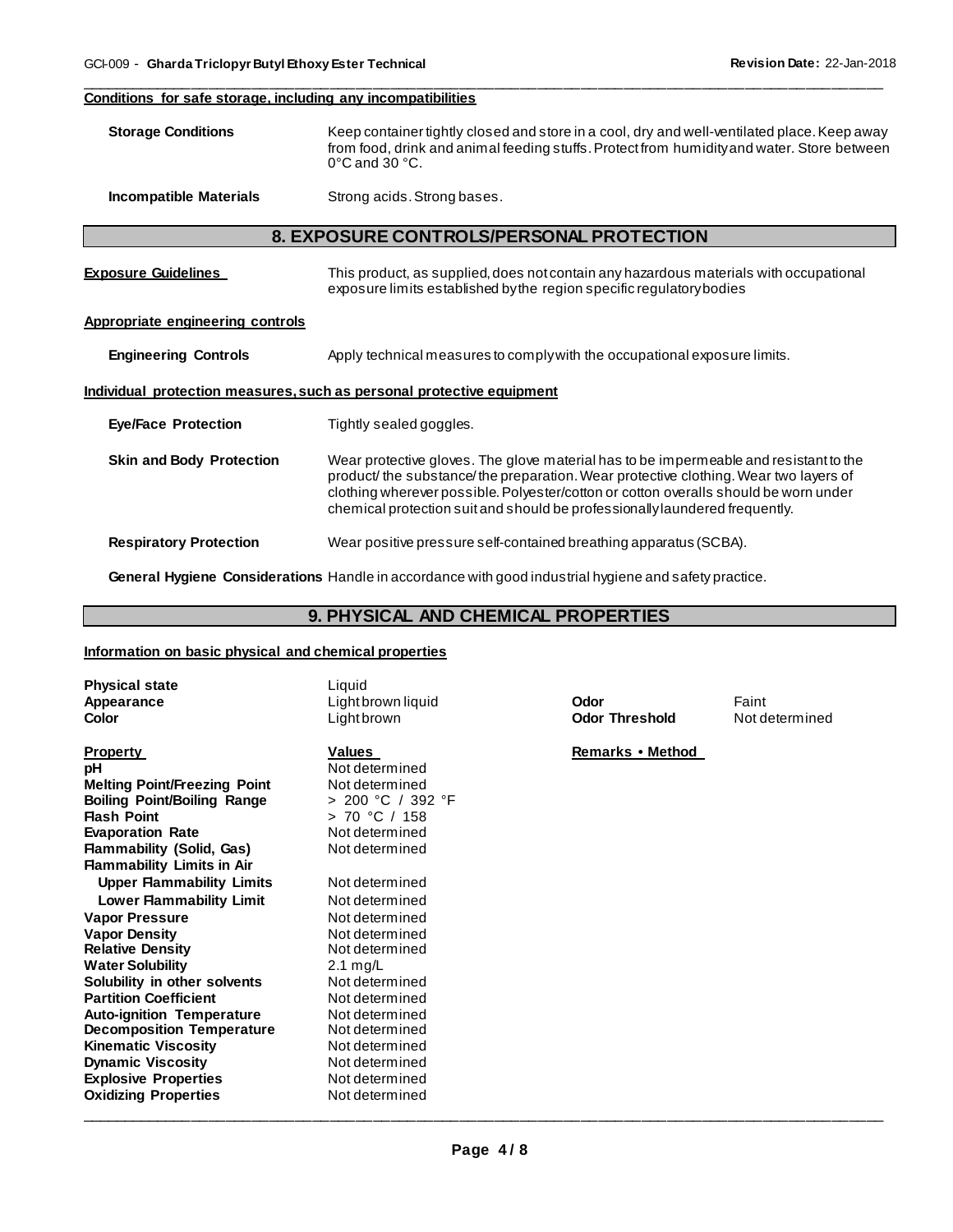#### \_\_\_\_\_\_\_\_\_\_\_\_\_\_\_\_\_\_\_\_\_\_\_\_\_\_\_\_\_\_\_\_\_\_\_\_\_\_\_\_\_\_\_\_\_\_\_\_\_\_\_\_\_\_\_\_\_\_\_\_\_\_\_\_\_\_\_\_\_\_\_\_\_\_\_\_\_\_\_\_\_\_\_\_\_\_\_\_\_\_\_\_\_ **10. STABILITY AND REACTIVITY**

#### **Reactivity**

Not reactive under normal conditions.

#### **Chemical Stability**

Stable under recommended storage conditions.

#### **Possibility of Hazardous Reactions**

None under normal processing.

#### **Conditions to Avoid**

Heat, flames and sparks.

#### **Incompatible Materials**

Strong acids. Strong bases.

#### **Hazardous Decomposition Products**

None known based on information supplied.

# **11. TOXICOLOGICAL INFORMATION**

#### **Information on likely routes of exposure**

| <b>Product Information</b>                                                                 |                                                                                                                                              |  |
|--------------------------------------------------------------------------------------------|----------------------------------------------------------------------------------------------------------------------------------------------|--|
| <b>Eye Contact</b>                                                                         | Causes serious eye irritation.                                                                                                               |  |
| <b>Skin Contact</b>                                                                        | Avoid contact with skin.                                                                                                                     |  |
| <b>Inhalation</b>                                                                          | Avoid inhalation of dust.                                                                                                                    |  |
| Ingestion                                                                                  | Harmful if swallowed.                                                                                                                        |  |
| Information on physical, chemical and toxicological effects                                |                                                                                                                                              |  |
| <b>Symptoms</b>                                                                            | Please see section 4 of this SDS for symptoms.                                                                                               |  |
| Delayed and immediate effects as well as chronic effects from short and long-term exposure |                                                                                                                                              |  |
| <b>Sensitization</b>                                                                       | May cause an allergic skin reaction.                                                                                                         |  |
| Carcinogenicity                                                                            | Based on the information provided, this product does not contain any carcinogens or<br>potential carcinogens as listed by OSHA, IARC or NTP. |  |
| Numerical measures of toxicity                                                             |                                                                                                                                              |  |
| ATEmix (oral)<br>ATEmix (dermal)<br>ATEmix (inhalation-dust/mist)                          | 500 mg/kg (rat)<br>$>$ 2000 $mg/kg$ (rat)<br>>4 mg/lt                                                                                        |  |

# **12. ECOLOGICAL INFORMATION**

#### **Ecotoxicity**

Harmful to aquatic life with long lasting effects.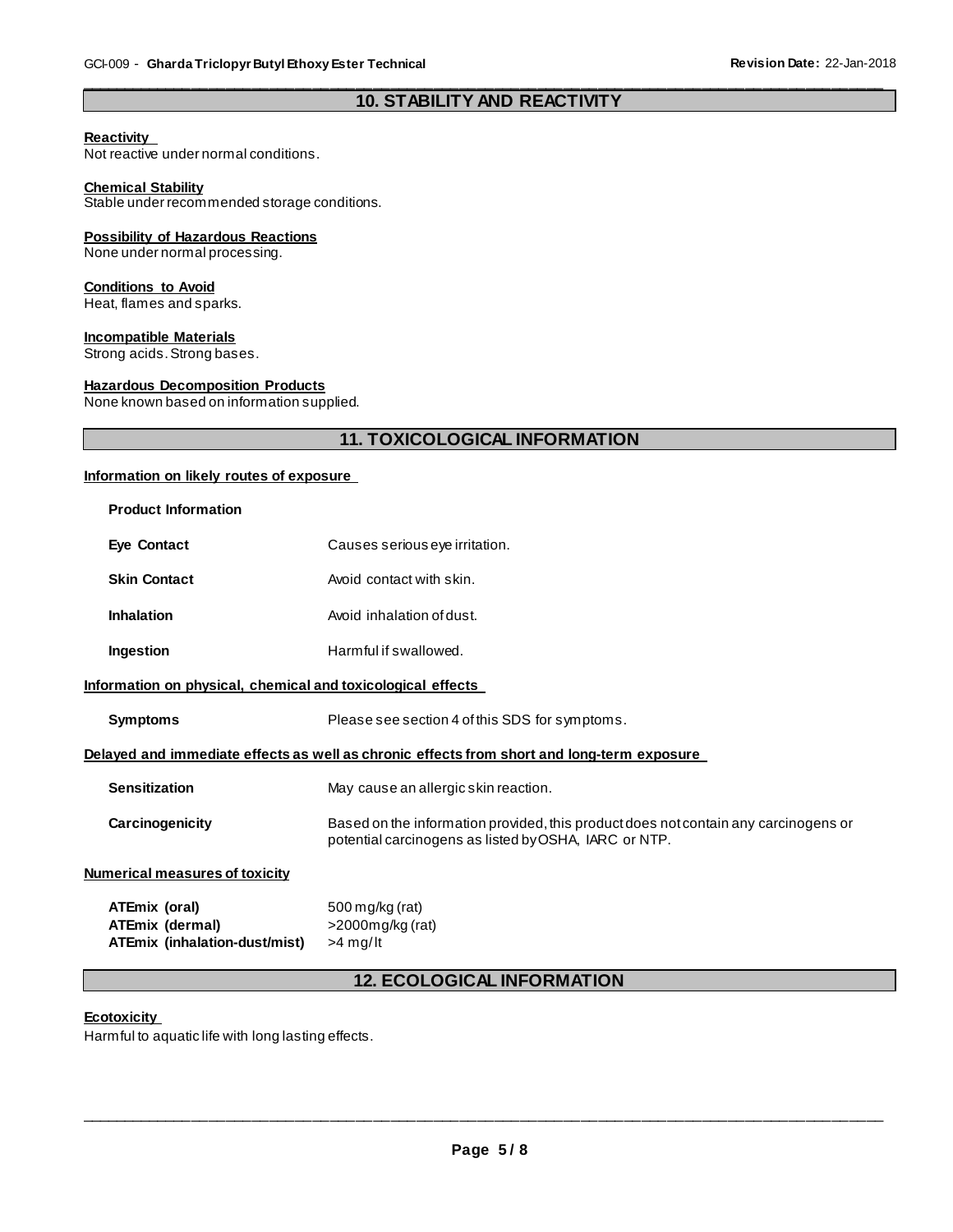# **Persistence/Degradability**

Not determined.

#### **Bioaccumulation**

Not determined.

# **Mobility**

Not determined

### **Other Adverse Effects**

Not determined

# **13. DISPOSAL CONSIDERATIONS**

\_\_\_\_\_\_\_\_\_\_\_\_\_\_\_\_\_\_\_\_\_\_\_\_\_\_\_\_\_\_\_\_\_\_\_\_\_\_\_\_\_\_\_\_\_\_\_\_\_\_\_\_\_\_\_\_\_\_\_\_\_\_\_\_\_\_\_\_\_\_\_\_\_\_\_\_\_\_\_\_\_\_\_\_\_\_\_\_\_\_\_\_\_

#### **Waste Treatment Methods**

| <b>Disposal of Wastes</b> | Must not be disposed together with household garbage. Do not allow product to reach<br>sewage system. Disposal should be in accordance with applicable regional, national and<br>local laws and regulations. |
|---------------------------|--------------------------------------------------------------------------------------------------------------------------------------------------------------------------------------------------------------|
|                           |                                                                                                                                                                                                              |

# **Contaminated Packaging Do not reuse empty containers.**

# **14. TRANSPORT INFORMATION**

| <b>Note</b>                                                                                                                     | Please see current shipping paper for most up to date shipping information, including<br>exemptions and special circumstances. |
|---------------------------------------------------------------------------------------------------------------------------------|--------------------------------------------------------------------------------------------------------------------------------|
| <b>DOT</b><br>UN/ID No<br><b>Proper Shipping Name</b><br><b>Hazard Class</b><br><b>Packing Group</b><br><b>Marine Pollutant</b> | <b>UN3082</b><br>Environmentally hazardous substance, liquid, n.o.s. (triclopyr butoxy ethyl ester)<br>9<br>Ш<br>Yes.          |
| <b>IATA</b><br>UN/ID No                                                                                                         | <b>UN3082</b>                                                                                                                  |
| <b>Proper Shipping Name</b><br><b>Hazard Class</b>                                                                              | Environmentally hazardous substance, liquid, n.o.s. (triclopyr butoxy ethyl ester)<br>9                                        |
| <b>Packing Group</b>                                                                                                            | Ш                                                                                                                              |
| <b>Marine Pollutant</b>                                                                                                         | Yes                                                                                                                            |
| <b>IMDG</b>                                                                                                                     |                                                                                                                                |
| IBIAN NE                                                                                                                        | $\overline{11110000}$                                                                                                          |

| UN/ID No                    | UN3082                                                                             |
|-----------------------------|------------------------------------------------------------------------------------|
| <b>Proper Shipping Name</b> | Environmentally hazardous substance, liquid, n.o.s. (triclopyr butoxy ethyl ester) |
| <b>Hazard Class</b>         |                                                                                    |
| <b>Packing Group</b>        | Ш                                                                                  |
| <b>Marine Pollutant</b>     | Yes                                                                                |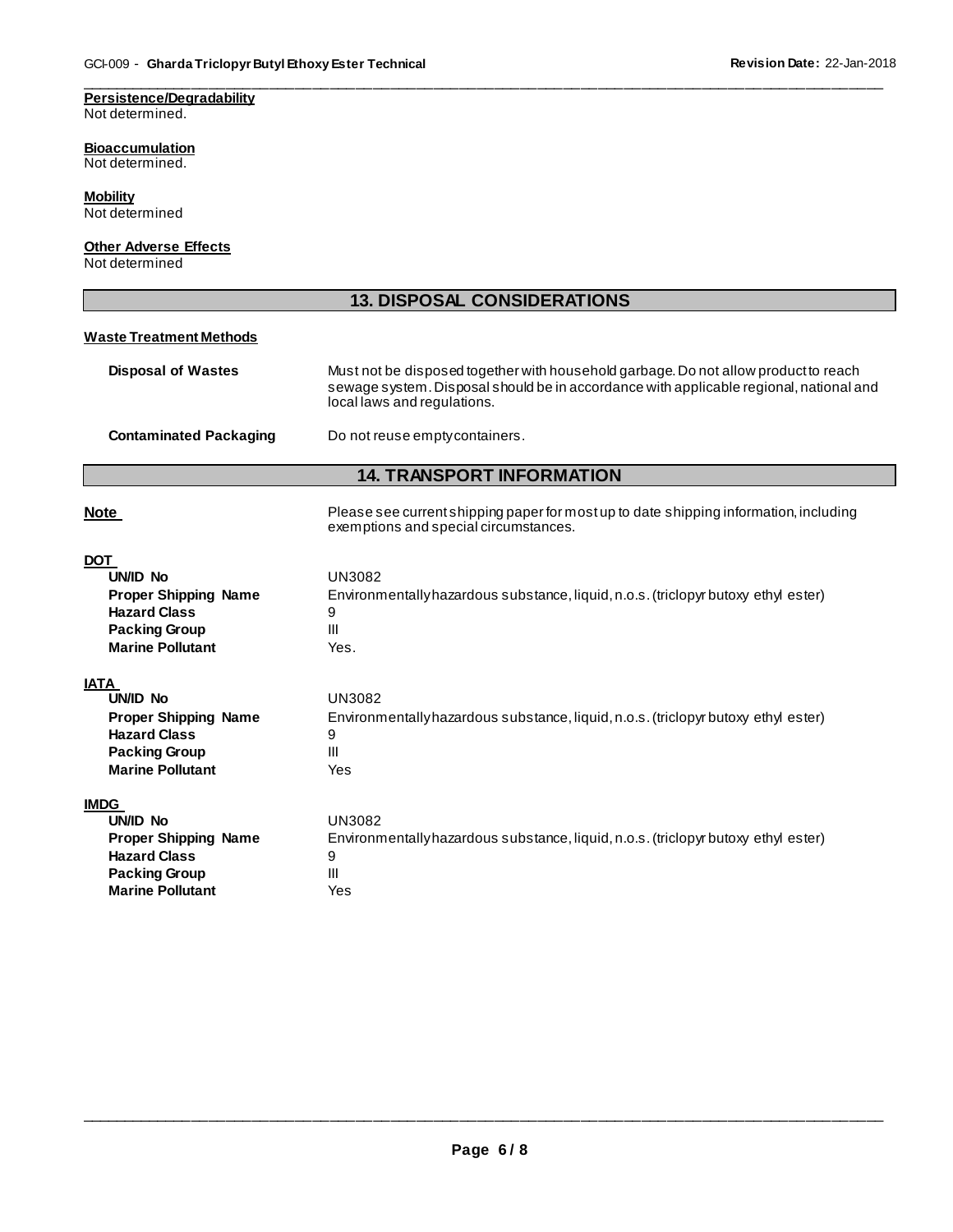#### \_\_\_\_\_\_\_\_\_\_\_\_\_\_\_\_\_\_\_\_\_\_\_\_\_\_\_\_\_\_\_\_\_\_\_\_\_\_\_\_\_\_\_\_\_\_\_\_\_\_\_\_\_\_\_\_\_\_\_\_\_\_\_\_\_\_\_\_\_\_\_\_\_\_\_\_\_\_\_\_\_\_\_\_\_\_\_\_\_\_\_\_\_ **15. REGULATORY INFORMATION**

#### **International Inventories**

| <b>Chemical Name</b>  | <b>TSCA</b> | <b>DSL/NDSLI</b> | <b>ENECS/E</b><br>LINCS | <b>ENCS</b> | <b>IECSC</b> | <b>KECL</b> | <b>PICCS</b> | AICS |
|-----------------------|-------------|------------------|-------------------------|-------------|--------------|-------------|--------------|------|
| Butoxyethyl triclopyr |             |                  |                         |             |              |             |              |      |

#### **Legend:**

*TSCA - United States Toxic Substances Control Act Section 8(b) Inventory* 

*DSL/NDSL - Canadian Domestic Substances List/Non-Domestic Substances List* 

*EINECS/ELINCS - European Inventory of Existing Chemical Substances/European List of Notified Chemical Substances* 

*ENCS - Japan Existing and New Chemical Substances* 

*IECSC - China Inventory of Existing Chemical Substances* 

*KECL - Korean Existing and Evaluated Chemical Substances* 

*PICCS - Philippines Inventory of Chemicals and Chemical Substances* 

*AICS - Australian Inventory of Chemical Substances* 

#### **US Federal Regulations**

#### **CERCLA**

This material, as supplied, does not contain any substances regulated as hazardous substances under the Comprehensive Environmental Response Compensation and Liability Act (CERCLA) (40 CFR 302) or the Superfund Amendments and Reauthorization Act (SARA) (40 CFR 355).

#### **SARA 313**

Section 313 of Title III of the Superfund Amendments and Reauthorization Act of 1986 (SARA). This product contains a chemical or chemicals which are subject to the reporting requirements of the Act and Title 40 of the Code of Federal Regulations, Part 372

| <b>Chemical Name</b>                 | CAS No.    | Weight-% | <b>SARA 313 -</b><br>Threshold<br>Values% |
|--------------------------------------|------------|----------|-------------------------------------------|
| - 64700-56-7<br>Butoxyethyltriclopyr | 64700-56-7 | 97%      | .v                                        |

#### **CWA (Clean Water Act)**

This product does not contain any substances regulated as pollutants pursuant to the Clean Water Act (40 CFR 122.21 and 40 CFR 122.42)

#### **US State Regulations**

#### **California Proposition 65**

This product does not contain any Proposition 65 chemicals.

#### **U.S. State Right-to-Know Regulations**

| <b>Chemical Name</b> | New<br>. Jersev | <b>:sachusetts</b><br>Mas | ennsvlvania:<br> |
|----------------------|-----------------|---------------------------|------------------|
| Butoxyethyltriclopyr |                 |                           |                  |
| 64700-56-7           |                 |                           |                  |

#### **EPA Pesticide Registration Number** EPA Reg. No. 93182-18

#### **EPA Statement**

This chemical is a pesticide product registered by the Environmental Protection Agency and is subject to certain labeling requirements under federal pesticide law. These requirements differ from the classification criteria and hazard information required for safety data sheets, and for workplace labels of non-pesticide chemicals. Following is the hazard information as required on the pesticide label:

#### **EPA Pesticide Label**

SIGNAL WORD: WARNING

May be fatal if swallowed. Harmful if absorbed through skin. Causes moderate eye irritation. Avoid contact with skin, eyes or clothing. Wash thoroughly with soap and water after handling and before eating, drinking, chewing gum, using tobacco, or using the toilet. Wear long-sleeved shirt and long pants, socks, shoes, and gloves. Remove and wash contaminated clothing before reuse. Wear protective eyewear